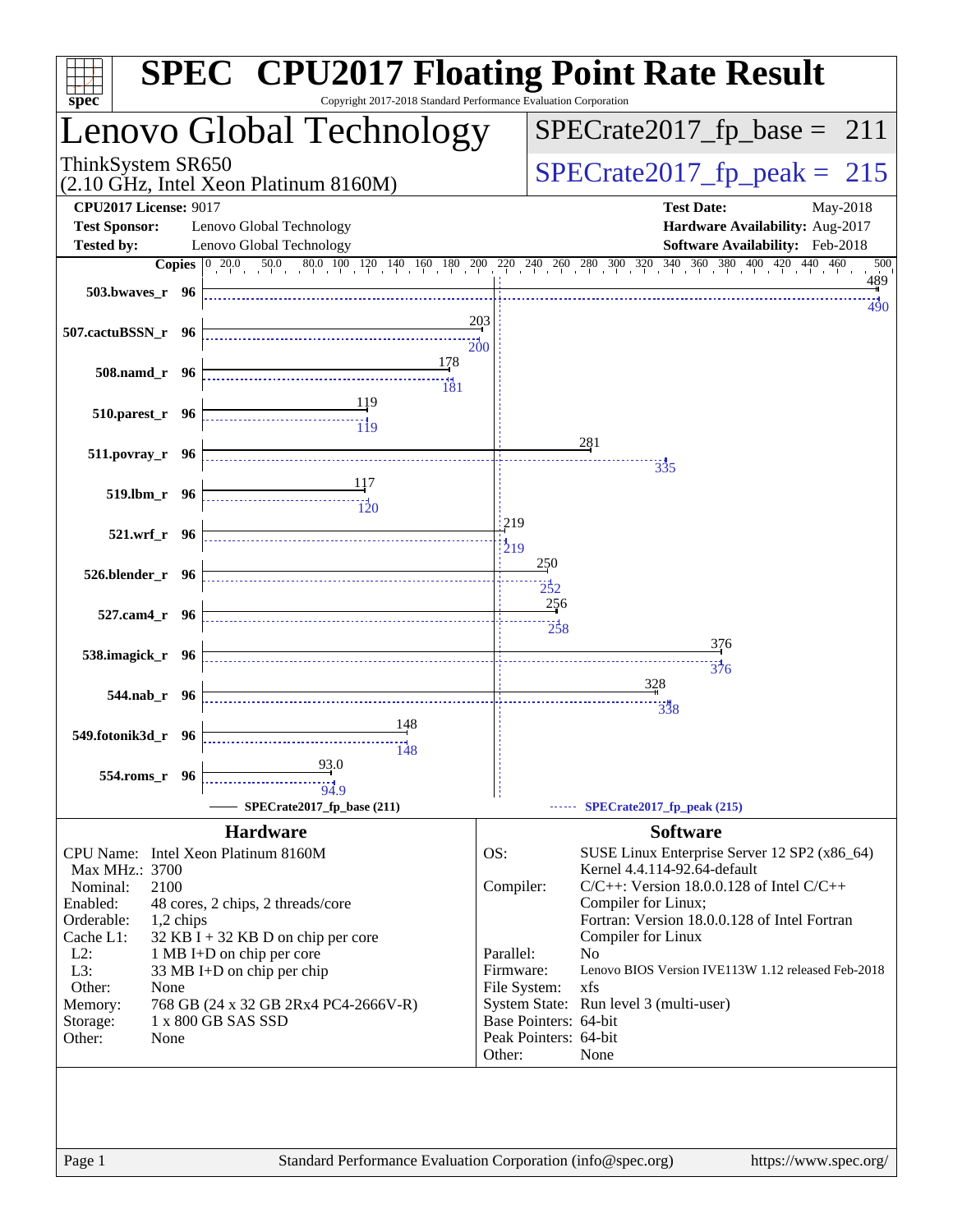

## Lenovo Global Technology

(2.10 GHz, Intel Xeon Platinum 8160M)

ThinkSystem SR650<br>(2.10 GHz, Intel Xeon Platinum 8160M)  $SPECrate2017_fp\_peak = 215$  $SPECrate2017_fp\_base = 211$ 

**[Test Sponsor:](http://www.spec.org/auto/cpu2017/Docs/result-fields.html#TestSponsor)** Lenovo Global Technology **[Hardware Availability:](http://www.spec.org/auto/cpu2017/Docs/result-fields.html#HardwareAvailability)** Aug-2017

**[CPU2017 License:](http://www.spec.org/auto/cpu2017/Docs/result-fields.html#CPU2017License)** 9017 **[Test Date:](http://www.spec.org/auto/cpu2017/Docs/result-fields.html#TestDate)** May-2018 **[Tested by:](http://www.spec.org/auto/cpu2017/Docs/result-fields.html#Testedby)** Lenovo Global Technology **[Software Availability:](http://www.spec.org/auto/cpu2017/Docs/result-fields.html#SoftwareAvailability)** Feb-2018

#### **[Results Table](http://www.spec.org/auto/cpu2017/Docs/result-fields.html#ResultsTable)**

|                           | <b>Base</b>   |                |              |                | <b>Peak</b>  |                |            |               |                |              |                |              |                |              |
|---------------------------|---------------|----------------|--------------|----------------|--------------|----------------|------------|---------------|----------------|--------------|----------------|--------------|----------------|--------------|
| <b>Benchmark</b>          | <b>Copies</b> | <b>Seconds</b> | <b>Ratio</b> | <b>Seconds</b> | <b>Ratio</b> | <b>Seconds</b> | Ratio      | <b>Copies</b> | <b>Seconds</b> | <b>Ratio</b> | <b>Seconds</b> | <b>Ratio</b> | <b>Seconds</b> | <b>Ratio</b> |
| 503.bwayes_r              | 96            | 1969           | 489          | 1965           | 490          | 1972           | 488        | 96            | 1964           | 490          | 1966           | 490          | 1966           | <b>490</b>   |
| 507.cactuBSSN r           | 96            | 601            | 202          | 600            | 203          | 600            | 203        | 96            | 607            | <b>200</b>   | 607            | 200          | 607            | 200          |
| $508$ .namd $r$           | 96            | 510            | 179          | 511            | 178          | 512            | 178        | 96            | 504            | <b>181</b>   | 503            | 181          | 513            | 178          |
| 510.parest_r              | 96            | 2109           | 119          | 2110           | 119          | 2106           | 119        | 96            | 2108           | 119          | 2111           | 119          | 2102           | 119          |
| 511.povray_r              | 96            | <u>799</u>     | 281          | 799            | 280          | 797            | 281        | 96            | 667            | 336          | 670            | 335          | 669            | <b>335</b>   |
| 519.lbm r                 | 96            | 863            | 117          | 863            | <u>117</u>   | 862            | 117        | 96            | 844            | 120          | 844            | <b>120</b>   | 844            | 120          |
| $521$ .wrf r              | 96            | 982            | 219          | 983            | 219          | 982            | 219        | 96            | 981            | 219          | 979            | 220          | 980            | 219          |
| 526.blender r             | 96            | 585            | 250          | 586            | 249          | 586            | <b>250</b> | 96            | 580            | 252          | 580            | 252          | 580            | 252          |
| 527.cam4 r                | 96            | 657            | 256          | 654            | 257          | 655            | 256        | 96            | 650            | 258          | 651            | 258          | 651            | 258          |
| 538.imagick_r             | 96            | 636            | 376          | 635            | 376          | 635            | 376        | 96            | 635            | 376          | 636            | 375          | 636            | 376          |
| $544$ .nab_r              | 96            | 490            | 330          | 493            | 328          | 493            | 327        | 96            | 480            | 337          | 478            | 338          | 477            | 339          |
| 549.fotonik3d r           | 96            | 2529           | 148          | 2532           | 148          | 2531           | 148        | 96            | 2530           | 148          | 2528           | <b>148</b>   | 2528           | 148          |
| $554$ .roms $r$           | 96            | 1640           | 93.0         | 1632           | 93.4         | 1648           | 92.5       | 96            | 1607           | 94.9         | 1601           | 95.3         | 1609           | 94.8         |
| $SPECrate2017_fp\_base =$ |               | 211            |              |                |              |                |            |               |                |              |                |              |                |              |

**[SPECrate2017\\_fp\\_peak =](http://www.spec.org/auto/cpu2017/Docs/result-fields.html#SPECrate2017fppeak) 215**

Results appear in the [order in which they were run.](http://www.spec.org/auto/cpu2017/Docs/result-fields.html#RunOrder) Bold underlined text [indicates a median measurement.](http://www.spec.org/auto/cpu2017/Docs/result-fields.html#Median)

#### **[Submit Notes](http://www.spec.org/auto/cpu2017/Docs/result-fields.html#SubmitNotes)**

 The numactl mechanism was used to bind copies to processors. The config file option 'submit' was used to generate numactl commands to bind each copy to a specific processor. For details, please see the config file.

#### **[Operating System Notes](http://www.spec.org/auto/cpu2017/Docs/result-fields.html#OperatingSystemNotes)**

Stack size set to unlimited using "ulimit -s unlimited"

#### **[General Notes](http://www.spec.org/auto/cpu2017/Docs/result-fields.html#GeneralNotes)**

Environment variables set by runcpu before the start of the run: LD\_LIBRARY\_PATH = "/home/cpu2017.1.0.2.ic18.0/lib/ia32:/home/cpu2017.1.0.2.ic18.0/lib/intel64" LD\_LIBRARY\_PATH = "\$LD\_LIBRARY\_PATH:/home/cpu2017.1.0.2.ic18.0/je5.0.1-32:/home/cpu2017.1.0.2.ic18.0/je5.0.1-64" Binaries compiled on a system with 1x Intel Core i7-4790 CPU + 32GB RAM memory using Redhat Enterprise Linux 7.4 Transparent Huge Pages enabled by default Prior to runcpu invocation Filesystem page cache synced and cleared with: sync; echo 3> /proc/sys/vm/drop\_caches runcpu command invoked through numactl i.e.: numactl --interleave=all runcpu <etc> Yes: The test sponsor attests, as of date of publication, that CVE-2017-5754 (Meltdown) is mitigated in the system as tested and documented.

**(Continued on next page)**

| Page 2 | Standard Performance Evaluation Corporation (info@spec.org) | https://www.spec.org/ |
|--------|-------------------------------------------------------------|-----------------------|
|--------|-------------------------------------------------------------|-----------------------|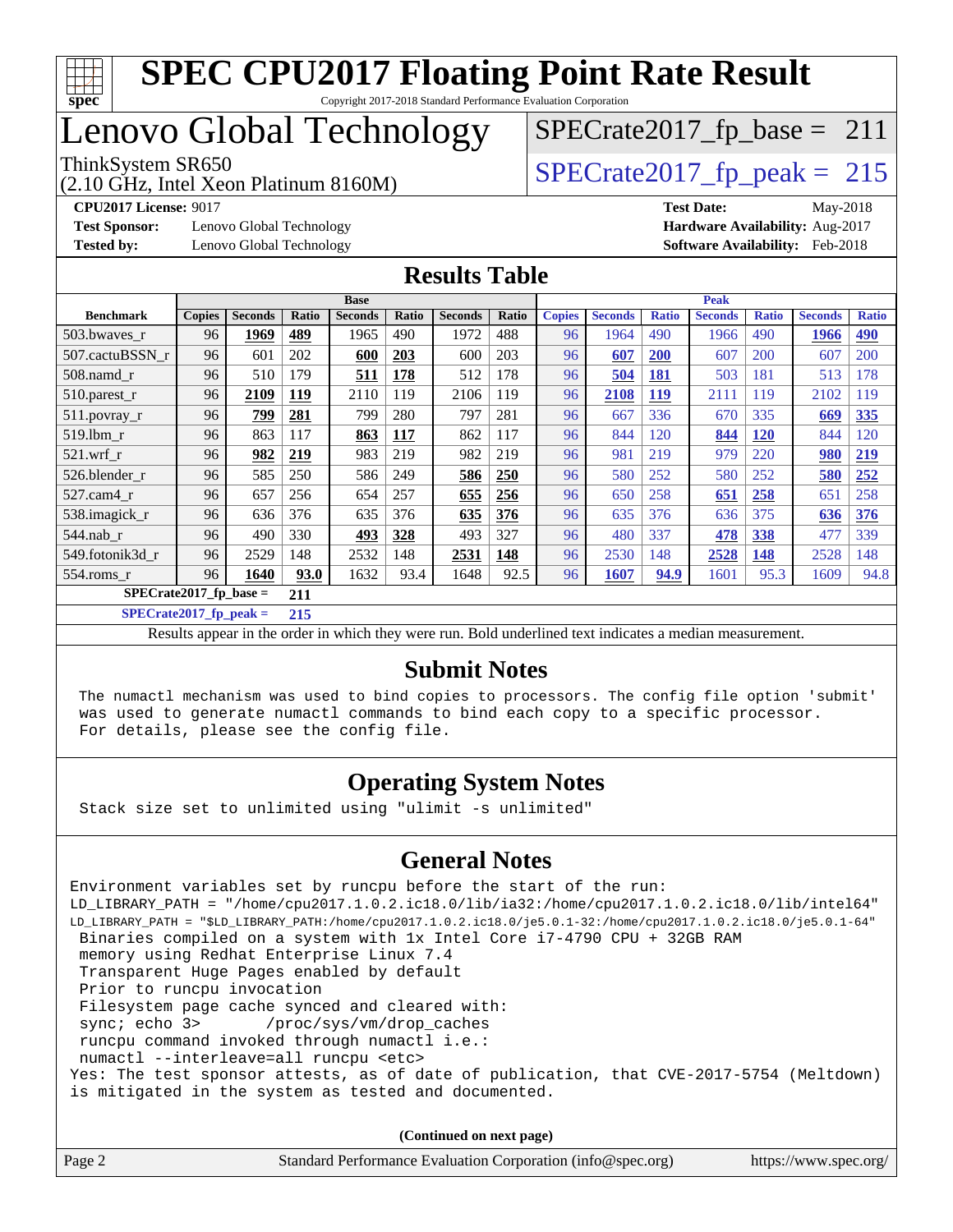

Copyright 2017-2018 Standard Performance Evaluation Corporation

## Lenovo Global Technology

(2.10 GHz, Intel Xeon Platinum 8160M)

ThinkSystem SR650<br>  $\frac{15}{210}$  CH<sub>z</sub> Intel Year Platinum 8160M

 $SPECrate2017_fp\_base = 211$ 

**[Test Sponsor:](http://www.spec.org/auto/cpu2017/Docs/result-fields.html#TestSponsor)** Lenovo Global Technology **[Hardware Availability:](http://www.spec.org/auto/cpu2017/Docs/result-fields.html#HardwareAvailability)** Aug-2017 **[Tested by:](http://www.spec.org/auto/cpu2017/Docs/result-fields.html#Testedby)** Lenovo Global Technology **[Software Availability:](http://www.spec.org/auto/cpu2017/Docs/result-fields.html#SoftwareAvailability)** Feb-2018

**[CPU2017 License:](http://www.spec.org/auto/cpu2017/Docs/result-fields.html#CPU2017License)** 9017 **[Test Date:](http://www.spec.org/auto/cpu2017/Docs/result-fields.html#TestDate)** May-2018

#### **[General Notes \(Continued\)](http://www.spec.org/auto/cpu2017/Docs/result-fields.html#GeneralNotes)**

Yes: The test sponsor attests, as of date of publication, that CVE-2017-5753 (Spectre variant 1) is mitigated in the system as tested and documented. Yes: The test sponsor attests, as of date of publication, that CVE-2017-5715 (Spectre variant 2) is mitigated in the system as tested and documented.

#### **[Platform Notes](http://www.spec.org/auto/cpu2017/Docs/result-fields.html#PlatformNotes)**

Page 3 Standard Performance Evaluation Corporation [\(info@spec.org\)](mailto:info@spec.org) <https://www.spec.org/> BIOS configuration: Choose Operating Mode set to Maximum Performance SNC set to Enable DCU Streamer Prefetcher set to Disable MONITOR/MWAIT set to Enable Execute Disable Bit set to Disable Trusted Execution Technology set to Enable Stale AtoS set to Enable LLC dead line alloc set to Disable Patrol Scrub set to Disable Sysinfo program /home/cpu2017.1.0.2.ic18.0/bin/sysinfo Rev: r5797 of 2017-06-14 96c45e4568ad54c135fd618bcc091c0f running on linux-mudv Wed May 23 13:50:23 2018 SUT (System Under Test) info as seen by some common utilities. For more information on this section, see <https://www.spec.org/cpu2017/Docs/config.html#sysinfo> From /proc/cpuinfo model name : Intel(R) Xeon(R) Platinum 8160M CPU @ 2.10GHz 2 "physical id"s (chips) 96 "processors" cores, siblings (Caution: counting these is hw and system dependent. The following excerpts from /proc/cpuinfo might not be reliable. Use with caution.) cpu cores : 24 siblings : 48 physical 0: cores 0 1 2 3 4 5 8 9 10 11 12 13 16 17 18 19 20 21 24 25 26 27 28 29 physical 1: cores 0 1 2 3 4 5 8 9 10 11 12 13 16 17 18 19 20 21 24 25 26 27 28 29 From lscpu: Architecture: x86\_64<br>
CPU op-mode(s): 32-bit, 64-bit CPU op-mode $(s)$ : Byte Order: Little Endian CPU(s): 96 On-line CPU(s) list: 0-95 Thread(s) per core: 2 Core(s) per socket: 24 Socket(s): 2 NUMA node(s): 4 **(Continued on next page)**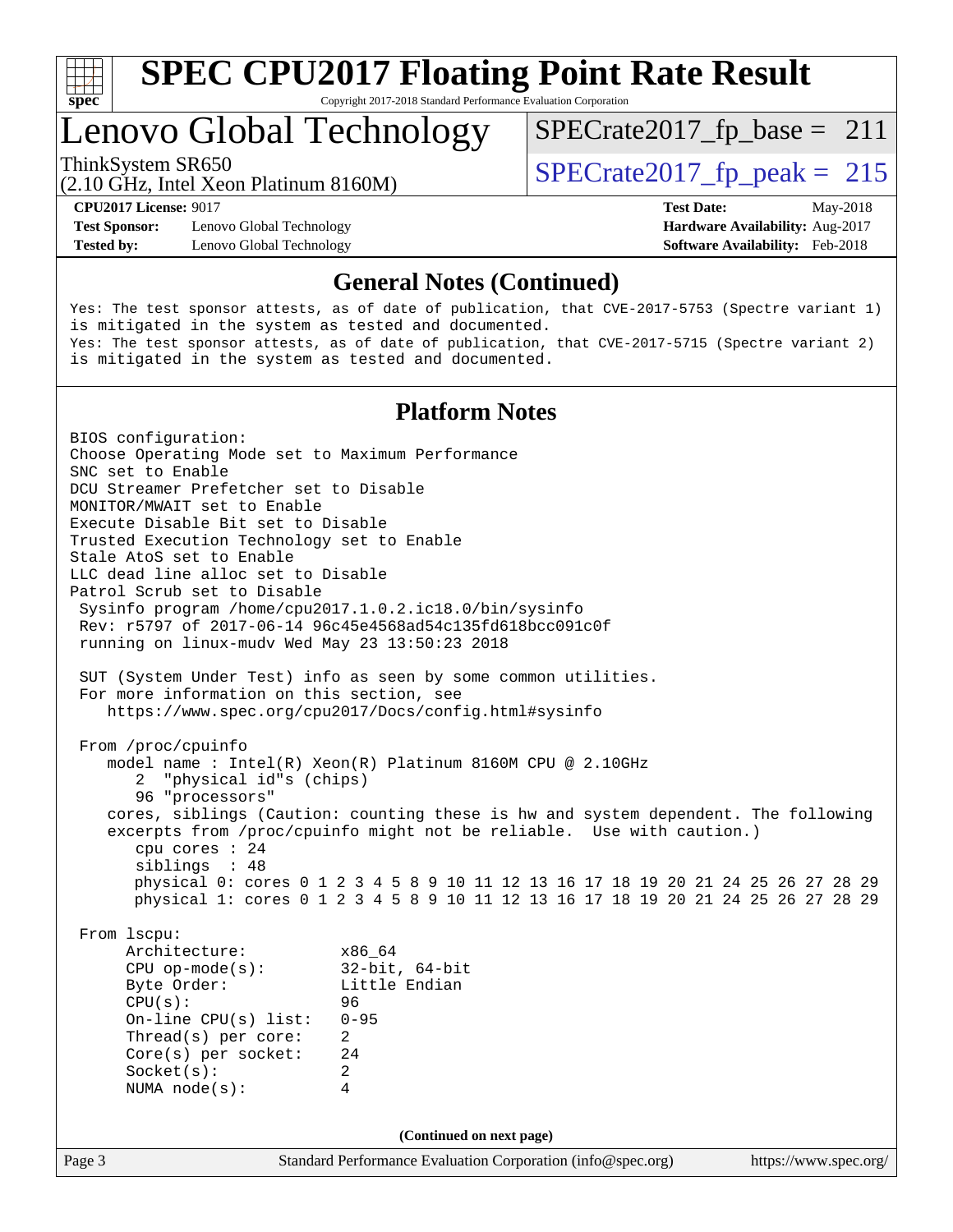

Copyright 2017-2018 Standard Performance Evaluation Corporation

## Lenovo Global Technology

(2.10 GHz, Intel Xeon Platinum 8160M)

ThinkSystem SR650<br>  $(2.10 \text{ GHz})$  Intel Yeon Platinum 8160M) [SPECrate2017\\_fp\\_peak =](http://www.spec.org/auto/cpu2017/Docs/result-fields.html#SPECrate2017fppeak) 215 [SPECrate2017\\_fp\\_base =](http://www.spec.org/auto/cpu2017/Docs/result-fields.html#SPECrate2017fpbase) 211

**[Test Sponsor:](http://www.spec.org/auto/cpu2017/Docs/result-fields.html#TestSponsor)** Lenovo Global Technology **[Hardware Availability:](http://www.spec.org/auto/cpu2017/Docs/result-fields.html#HardwareAvailability)** Aug-2017 **[Tested by:](http://www.spec.org/auto/cpu2017/Docs/result-fields.html#Testedby)** Lenovo Global Technology **[Software Availability:](http://www.spec.org/auto/cpu2017/Docs/result-fields.html#SoftwareAvailability)** Feb-2018

**[CPU2017 License:](http://www.spec.org/auto/cpu2017/Docs/result-fields.html#CPU2017License)** 9017 **[Test Date:](http://www.spec.org/auto/cpu2017/Docs/result-fields.html#TestDate)** May-2018

#### **[Platform Notes \(Continued\)](http://www.spec.org/auto/cpu2017/Docs/result-fields.html#PlatformNotes)**

| Vendor ID:<br>CPU family:<br>6<br>85<br>Model:                         | GenuineIntel                                                                                                                                                                                                                                                      |
|------------------------------------------------------------------------|-------------------------------------------------------------------------------------------------------------------------------------------------------------------------------------------------------------------------------------------------------------------|
| Model name:<br>Stepping:<br>4<br>CPU MHz:                              | $Intel(R) Xeon(R) Platinum 8160M CPU @ 2.10GHz$<br>2095.071                                                                                                                                                                                                       |
| BogoMIPS:<br>Virtualization:<br>$VT - x$                               | 4190.14                                                                                                                                                                                                                                                           |
| L1d cache:<br>32K<br>Lli cache:<br>32K<br>1024K<br>L2 cache:           |                                                                                                                                                                                                                                                                   |
| L3 cache:<br>NUMA node0 CPU(s):                                        | 33792K<br>$0-2, 6-8, 12-14, 18-20, 48-50, 54-56, 60-62, 66-68$                                                                                                                                                                                                    |
| NUMA $node1$ $CPU(s):$<br>NUMA $node2$ $CPU(s)$ :                      | $3-5, 9-11, 15-17, 21-23, 51-53, 57-59, 63-65, 69-71$<br>24-26, 30-32, 36-38, 42-44, 72-74, 78-80, 84-86, 90-92                                                                                                                                                   |
| NUMA $node3$ $CPU(s):$<br>Flags:                                       | 27-29, 33-35, 39-41, 45-47, 75-77, 81-83, 87-89, 93-95<br>fpu vme de pse tsc msr pae mce cx8 apic sep mtrr pge mca cmov                                                                                                                                           |
|                                                                        | pat pse36 clflush dts acpi mmx fxsr sse sse2 ss ht tm pbe syscall nx pdpe1gb rdtscp<br>lm constant_tsc art arch_perfmon pebs bts rep_good nopl xtopology nonstop_tsc                                                                                              |
|                                                                        | aperfmperf eagerfpu pni pclmulqdq dtes64 monitor ds_cpl vmx smx est tm2 ssse3 sdbg<br>fma cx16 xtpr pdcm pcid dca sse4_1 sse4_2 x2apic movbe popcnt tsc_deadline_timer aes<br>xsave avx f16c rdrand lahf_lm abm 3dnowprefetch ida arat epb invpcid_single pln pts |
|                                                                        | dtherm intel_pt rsb_ctxsw spec_ctrl retpoline kaiser tpr_shadow vnmi flexpriority<br>ept vpid fsgsbase tsc_adjust bmil hle avx2 smep bmi2 erms invpcid rtm cqm mpx                                                                                                |
| xsavec xgetbvl cqm_llc cqm_occup_llc                                   | avx512f avx512dq rdseed adx smap clflushopt clwb avx512cd avx512bw avx512vl xsaveopt                                                                                                                                                                              |
| /proc/cpuinfo cache data<br>cache size : 33792 KB                      |                                                                                                                                                                                                                                                                   |
| physical chip.                                                         | From numactl --hardware WARNING: a numactl 'node' might or might not correspond to a                                                                                                                                                                              |
| $available: 4 nodes (0-3)$                                             | node 0 cpus: 0 1 2 6 7 8 12 13 14 18 19 20 48 49 50 54 55 56 60 61 62 66 67 68                                                                                                                                                                                    |
| node 0 size: 193124 MB<br>node 0 free: 192565 MB                       |                                                                                                                                                                                                                                                                   |
| node 1 size: 193521 MB                                                 | node 1 cpus: 3 4 5 9 10 11 15 16 17 21 22 23 51 52 53 57 58 59 63 64 65 69 70 71                                                                                                                                                                                  |
| node 1 free: 193050 MB                                                 | node 2 cpus: 24 25 26 30 31 32 36 37 38 42 43 44 72 73 74 78 79 80 84 85 86 90 91 92                                                                                                                                                                              |
| node 2 size: 193521 MB<br>node 2 free: 193038 MB                       | node 3 cpus: 27 28 29 33 34 35 39 40 41 45 46 47 75 76 77 81 82 83 87 88 89 93 94 95                                                                                                                                                                              |
| node 3 size: 193518 MB<br>node 3 free: 192980 MB                       |                                                                                                                                                                                                                                                                   |
| node distances:<br>node<br>$\mathbf{1}$<br>$0 \qquad \qquad$<br>2<br>3 |                                                                                                                                                                                                                                                                   |
|                                                                        | (Continued on next page)                                                                                                                                                                                                                                          |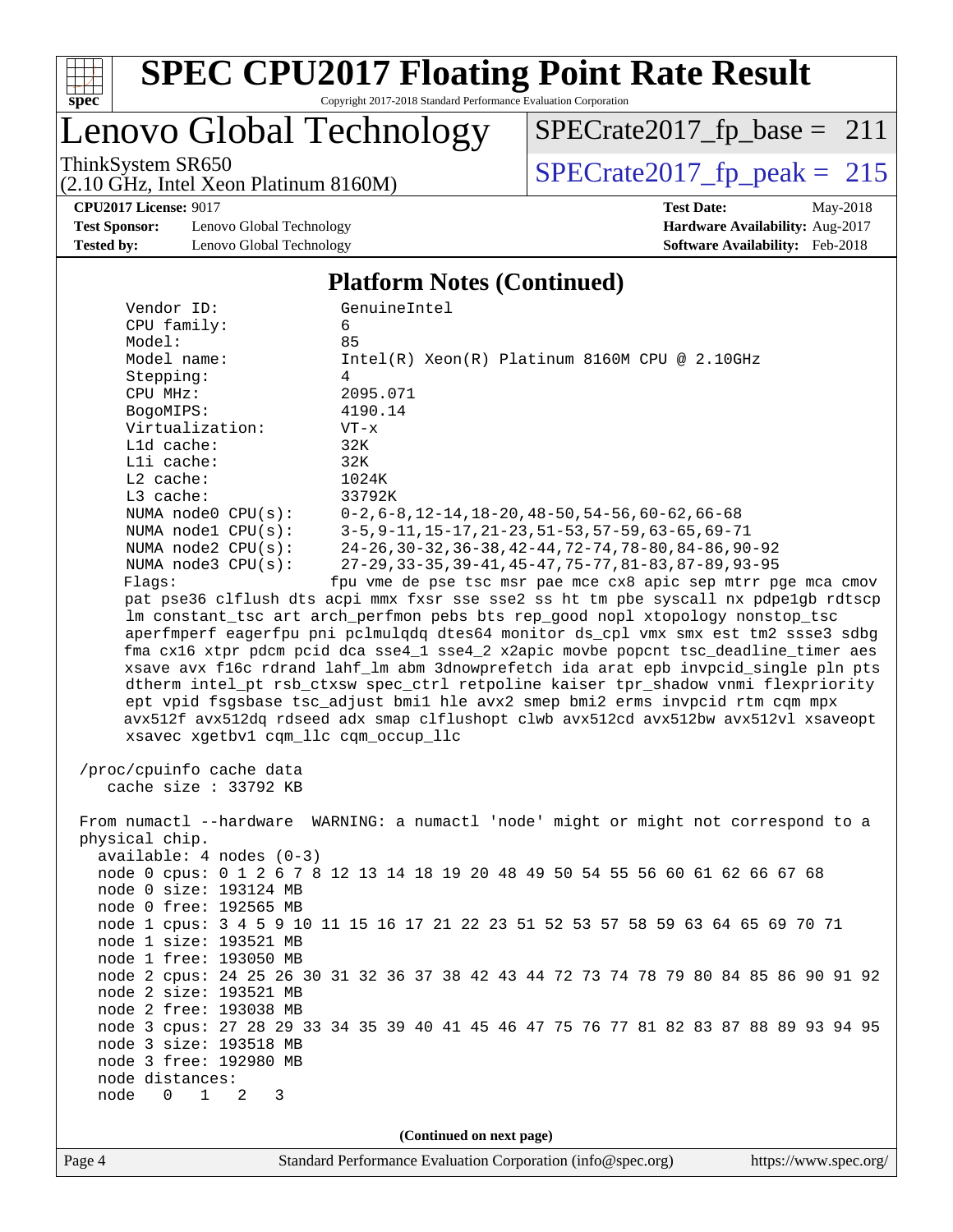| <b>SPEC CPU2017 Floating Point Rate Result</b><br>Copyright 2017-2018 Standard Performance Evaluation Corporation<br>spec                                                                                                                                                                                                                                                                                                                                                                                                                                                                                                                                                                                                   |                                                                                                     |
|-----------------------------------------------------------------------------------------------------------------------------------------------------------------------------------------------------------------------------------------------------------------------------------------------------------------------------------------------------------------------------------------------------------------------------------------------------------------------------------------------------------------------------------------------------------------------------------------------------------------------------------------------------------------------------------------------------------------------------|-----------------------------------------------------------------------------------------------------|
| Lenovo Global Technology                                                                                                                                                                                                                                                                                                                                                                                                                                                                                                                                                                                                                                                                                                    | $SPECrate2017_fp\_base = 211$                                                                       |
| ThinkSystem SR650<br>(2.10 GHz, Intel Xeon Platinum 8160M)                                                                                                                                                                                                                                                                                                                                                                                                                                                                                                                                                                                                                                                                  | $SPECTate2017$ _fp_peak = 215                                                                       |
| <b>CPU2017 License: 9017</b><br><b>Test Sponsor:</b><br>Lenovo Global Technology<br><b>Tested by:</b><br>Lenovo Global Technology                                                                                                                                                                                                                                                                                                                                                                                                                                                                                                                                                                                           | <b>Test Date:</b><br>May-2018<br>Hardware Availability: Aug-2017<br>Software Availability: Feb-2018 |
| <b>Platform Notes (Continued)</b>                                                                                                                                                                                                                                                                                                                                                                                                                                                                                                                                                                                                                                                                                           |                                                                                                     |
| 21<br>0 :<br>10<br>11<br>21<br>21<br>21<br>1:<br>11<br>10<br>2:<br>21<br>21<br>10<br>11<br>3:<br>21<br>11<br>10<br>21                                                                                                                                                                                                                                                                                                                                                                                                                                                                                                                                                                                                       |                                                                                                     |
| From /proc/meminfo<br>MemTotal:<br>792253644 kB<br>HugePages_Total:<br>$\Omega$<br>Hugepagesize:<br>2048 kB                                                                                                                                                                                                                                                                                                                                                                                                                                                                                                                                                                                                                 |                                                                                                     |
| From /etc/*release* /etc/*version*<br>SuSE-release:<br>SUSE Linux Enterprise Server 12 (x86_64)<br>$VERSION = 12$<br>$PATCHLEVEL = 2$<br># This file is deprecated and will be removed in a future service pack or release.<br># Please check /etc/os-release for details about this release.<br>os-release:<br>NAME="SLES"<br>VERSION="12-SP2"<br>VERSION_ID="12.2"<br>PRETTY_NAME="SUSE Linux Enterprise Server 12 SP2"<br>ID="sles"<br>$ANSI$ _COLOR=" $0:32$ "<br>CPE_NAME="cpe:/o:suse:sles:12:sp2"<br>uname $-a$ :<br>Linux linux-mudv 4.4.114-92.64-default #1 SMP Thu Feb 1 19:18:19 UTC 2018 (c6ce5db)<br>x86_64 x86_64 x86_64 GNU/Linux<br>run-level 3 May 23 09:42<br>SPEC is set to: /home/cpu2017.1.0.2.ic18.0 |                                                                                                     |
| Type Size Used Avail Use% Mounted on<br>Filesystem<br>/dev/sda3<br>xfs<br>445G<br>20G 426G<br>$5\%$ /<br>Additional information from dmidecode follows. WARNING: Use caution when you interpret<br>this section. The 'dmidecode' program reads system data which is "intended to allow<br>hardware to be accurately determined", but the intent may not be met, as there are<br>frequent changes to hardware, firmware, and the "DMTF SMBIOS" standard.<br>BIOS Lenovo -[IVE113W-1.12]- 02/06/2018<br>Memory:<br>24x Samsung M393A4K40BB2-CTD 32 GB 2 rank 2666<br>(End of data from sysinfo program)                                                                                                                       |                                                                                                     |
|                                                                                                                                                                                                                                                                                                                                                                                                                                                                                                                                                                                                                                                                                                                             |                                                                                                     |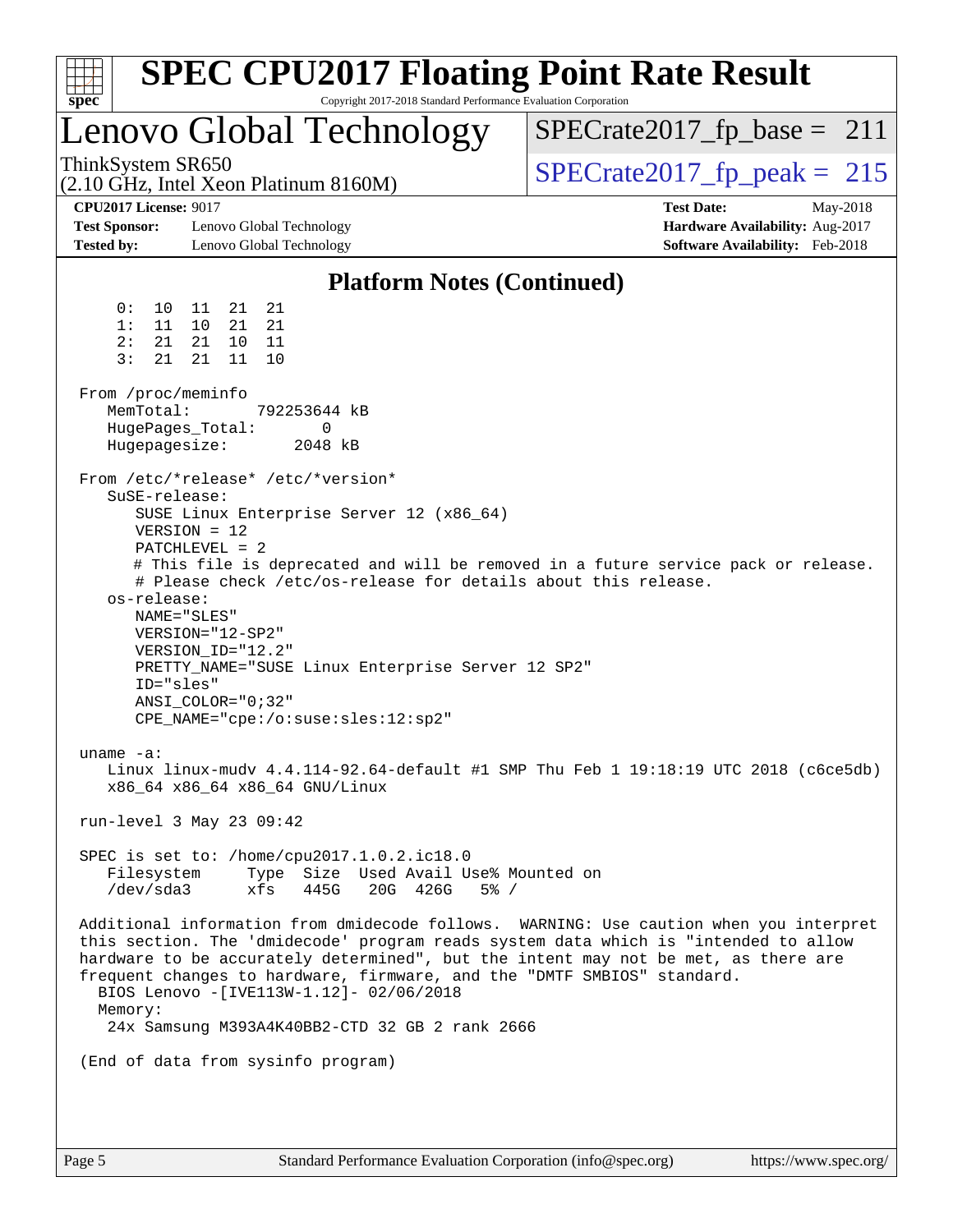

Copyright 2017-2018 Standard Performance Evaluation Corporation

## Lenovo Global Technology

ThinkSystem SR650<br>  $(2.10 \text{ GHz})$  Intel Xeon Platinum 8160M) [SPECrate2017\\_fp\\_peak =](http://www.spec.org/auto/cpu2017/Docs/result-fields.html#SPECrate2017fppeak) 215 [SPECrate2017\\_fp\\_base =](http://www.spec.org/auto/cpu2017/Docs/result-fields.html#SPECrate2017fpbase) 211

(2.10 GHz, Intel Xeon Platinum 8160M)

**[CPU2017 License:](http://www.spec.org/auto/cpu2017/Docs/result-fields.html#CPU2017License)** 9017 **[Test Date:](http://www.spec.org/auto/cpu2017/Docs/result-fields.html#TestDate)** May-2018

**[Test Sponsor:](http://www.spec.org/auto/cpu2017/Docs/result-fields.html#TestSponsor)** Lenovo Global Technology **[Hardware Availability:](http://www.spec.org/auto/cpu2017/Docs/result-fields.html#HardwareAvailability)** Aug-2017 **[Tested by:](http://www.spec.org/auto/cpu2017/Docs/result-fields.html#Testedby)** Lenovo Global Technology **[Software Availability:](http://www.spec.org/auto/cpu2017/Docs/result-fields.html#SoftwareAvailability)** Feb-2018

#### **[Compiler Version Notes](http://www.spec.org/auto/cpu2017/Docs/result-fields.html#CompilerVersionNotes)**

| Page 6                                                                                                                                                                                        | Standard Performance Evaluation Corporation (info@spec.org)<br>https://www.spec.org/ |
|-----------------------------------------------------------------------------------------------------------------------------------------------------------------------------------------------|--------------------------------------------------------------------------------------|
|                                                                                                                                                                                               | (Continued on next page)                                                             |
|                                                                                                                                                                                               |                                                                                      |
| icpc (ICC) 18.0.0 20170811<br>Copyright (C) 1985-2017 Intel Corporation. All rights reserved.<br>icc (ICC) 18.0.0 20170811<br>Copyright (C) 1985-2017 Intel Corporation. All rights reserved. |                                                                                      |
| 511.povray_r(peak) 526.blender_r(peak)<br>CC.                                                                                                                                                 |                                                                                      |
| Copyright (C) 1985-2017 Intel Corporation. All rights reserved.                                                                                                                               |                                                                                      |
| icpc (ICC) 18.0.0 20170811<br>Copyright (C) 1985-2017 Intel Corporation. All rights reserved.<br>icc (ICC) 18.0.0 20170811                                                                    |                                                                                      |
| $CC$ 511.povray_r(base) 526.blender_r(base)                                                                                                                                                   |                                                                                      |
| icpc (ICC) 18.0.0 20170811<br>Copyright (C) 1985-2017 Intel Corporation. All rights reserved.                                                                                                 |                                                                                      |
| CXXC 508.namd_r(peak) 510.parest_r(peak)                                                                                                                                                      |                                                                                      |
| icpc (ICC) 18.0.0 20170811<br>Copyright (C) 1985-2017 Intel Corporation. All rights reserved.                                                                                                 |                                                                                      |
| $CXXC 508.namd_r(base) 510.parest_r(base)$                                                                                                                                                    |                                                                                      |
| icc (ICC) 18.0.0 20170811<br>Copyright (C) 1985-2017 Intel Corporation. All rights reserved.                                                                                                  |                                                                                      |
| $519.1bm_r(peak) 544.nab_r(peak)$<br>CC                                                                                                                                                       |                                                                                      |
| icc (ICC) 18.0.0 20170811<br>Copyright (C) 1985-2017 Intel Corporation. All rights reserved.                                                                                                  |                                                                                      |
| 519.1bm_r(base) 538.imagick_r(base, peak) 544.nab_r(base)<br>CC.                                                                                                                              | ===========<br>==============================                                        |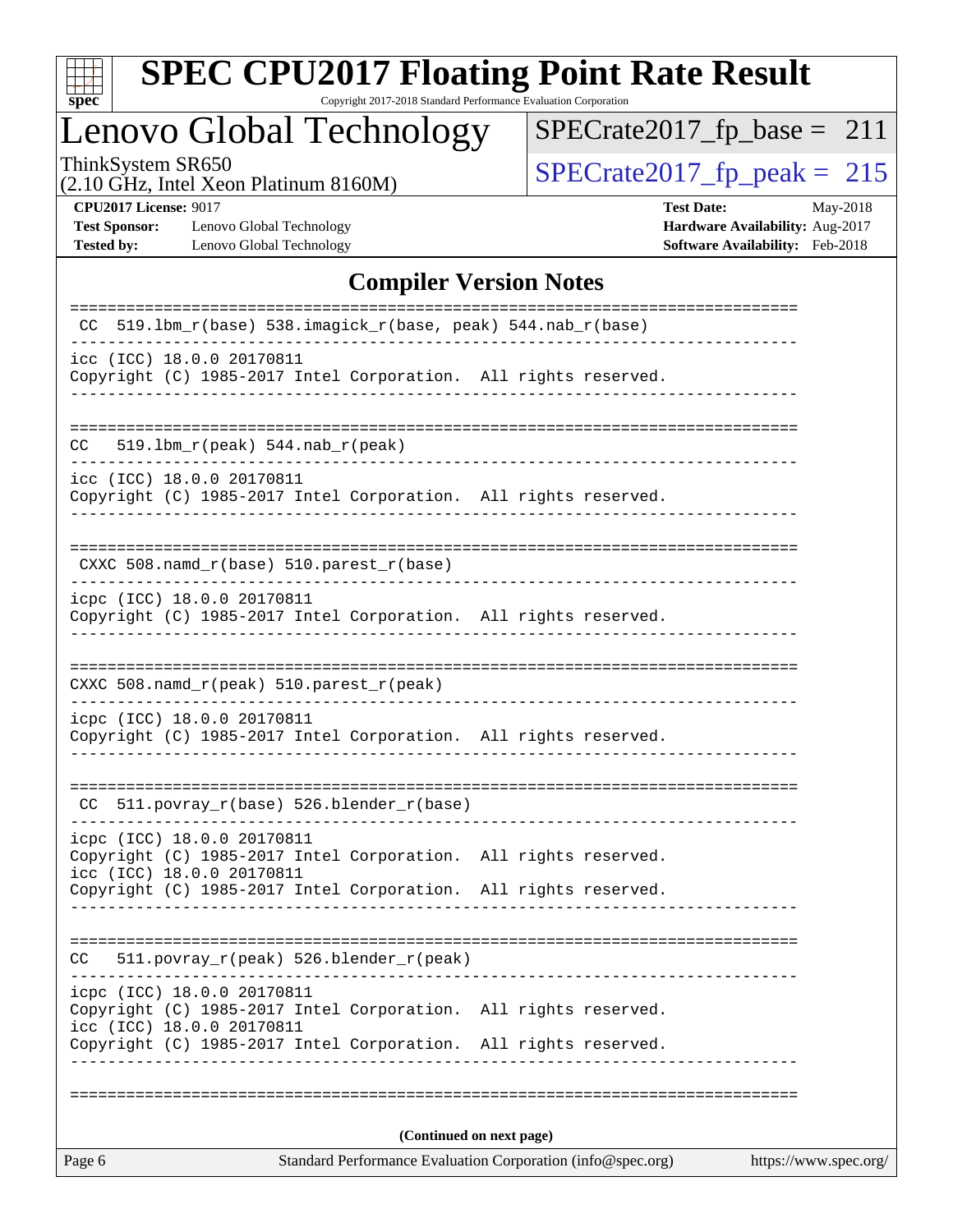

Copyright 2017-2018 Standard Performance Evaluation Corporation

Lenovo Global Technology

ThinkSystem SR650<br>  $(2.10 \text{ GHz})$  Intel Xeon Platinum 8160M) [SPECrate2017\\_fp\\_peak =](http://www.spec.org/auto/cpu2017/Docs/result-fields.html#SPECrate2017fppeak) 215 [SPECrate2017\\_fp\\_base =](http://www.spec.org/auto/cpu2017/Docs/result-fields.html#SPECrate2017fpbase) 211

(2.10 GHz, Intel Xeon Platinum 8160M)

**[Test Sponsor:](http://www.spec.org/auto/cpu2017/Docs/result-fields.html#TestSponsor)** Lenovo Global Technology **[Hardware Availability:](http://www.spec.org/auto/cpu2017/Docs/result-fields.html#HardwareAvailability)** Aug-2017 **[Tested by:](http://www.spec.org/auto/cpu2017/Docs/result-fields.html#Testedby)** Lenovo Global Technology **[Software Availability:](http://www.spec.org/auto/cpu2017/Docs/result-fields.html#SoftwareAvailability)** Feb-2018

**[CPU2017 License:](http://www.spec.org/auto/cpu2017/Docs/result-fields.html#CPU2017License)** 9017 **[Test Date:](http://www.spec.org/auto/cpu2017/Docs/result-fields.html#TestDate)** May-2018

### **[Compiler Version Notes \(Continued\)](http://www.spec.org/auto/cpu2017/Docs/result-fields.html#CompilerVersionNotes)**

| FC 507.cactuBSSN_r(base)                                                                                                      |                  |                                                                          |  |  |  |
|-------------------------------------------------------------------------------------------------------------------------------|------------------|--------------------------------------------------------------------------|--|--|--|
| icpc (ICC) 18.0.0 20170811<br>Copyright (C) 1985-2017 Intel Corporation. All rights reserved.<br>icc (ICC) 18.0.0 20170811    |                  |                                                                          |  |  |  |
| Copyright (C) 1985-2017 Intel Corporation. All rights reserved.<br>ifort (IFORT) 18.0.0 20170811                              |                  |                                                                          |  |  |  |
| Copyright (C) 1985-2017 Intel Corporation. All rights reserved.                                                               |                  |                                                                          |  |  |  |
|                                                                                                                               |                  |                                                                          |  |  |  |
| 507.cactuBSSN_r(peak)<br>FC                                                                                                   |                  |                                                                          |  |  |  |
| icpc (ICC) 18.0.0 20170811<br>Copyright (C) 1985-2017 Intel Corporation. All rights reserved.                                 |                  |                                                                          |  |  |  |
| icc (ICC) 18.0.0 20170811                                                                                                     |                  |                                                                          |  |  |  |
| Copyright (C) 1985-2017 Intel Corporation. All rights reserved.<br>ifort (IFORT) 18.0.0 20170811                              |                  |                                                                          |  |  |  |
| Copyright (C) 1985-2017 Intel Corporation. All rights reserved.                                                               |                  |                                                                          |  |  |  |
|                                                                                                                               |                  |                                                                          |  |  |  |
|                                                                                                                               |                  | FC 503.bwaves_r(base, peak) 549.fotonik3d_r(base, peak) 554.roms_r(base) |  |  |  |
| ifort (IFORT) 18.0.0 20170811<br>Copyright (C) 1985-2017 Intel Corporation. All rights reserved.                              |                  |                                                                          |  |  |  |
|                                                                                                                               |                  |                                                                          |  |  |  |
| $FC 554.rows_r (peak)$                                                                                                        |                  |                                                                          |  |  |  |
| ifort (IFORT) 18.0.0 20170811<br>Copyright (C) 1985-2017 Intel Corporation. All rights reserved.                              |                  |                                                                          |  |  |  |
|                                                                                                                               |                  |                                                                          |  |  |  |
| $CC$ 521.wrf_r(base) 527.cam4_r(base)                                                                                         |                  |                                                                          |  |  |  |
| ifort (IFORT) 18.0.0 20170811<br>Copyright (C) 1985-2017 Intel Corporation. All rights reserved.<br>icc (ICC) 18.0.0 20170811 |                  |                                                                          |  |  |  |
| Copyright (C) 1985-2017 Intel Corporation. All rights reserved.                                                               | ________________ |                                                                          |  |  |  |
| 521.wrf $r(\text{peak})$ 527.cam4 $r(\text{peak})$<br>CC.                                                                     |                  | -----------------------------                                            |  |  |  |
| (Continued on next page)                                                                                                      |                  |                                                                          |  |  |  |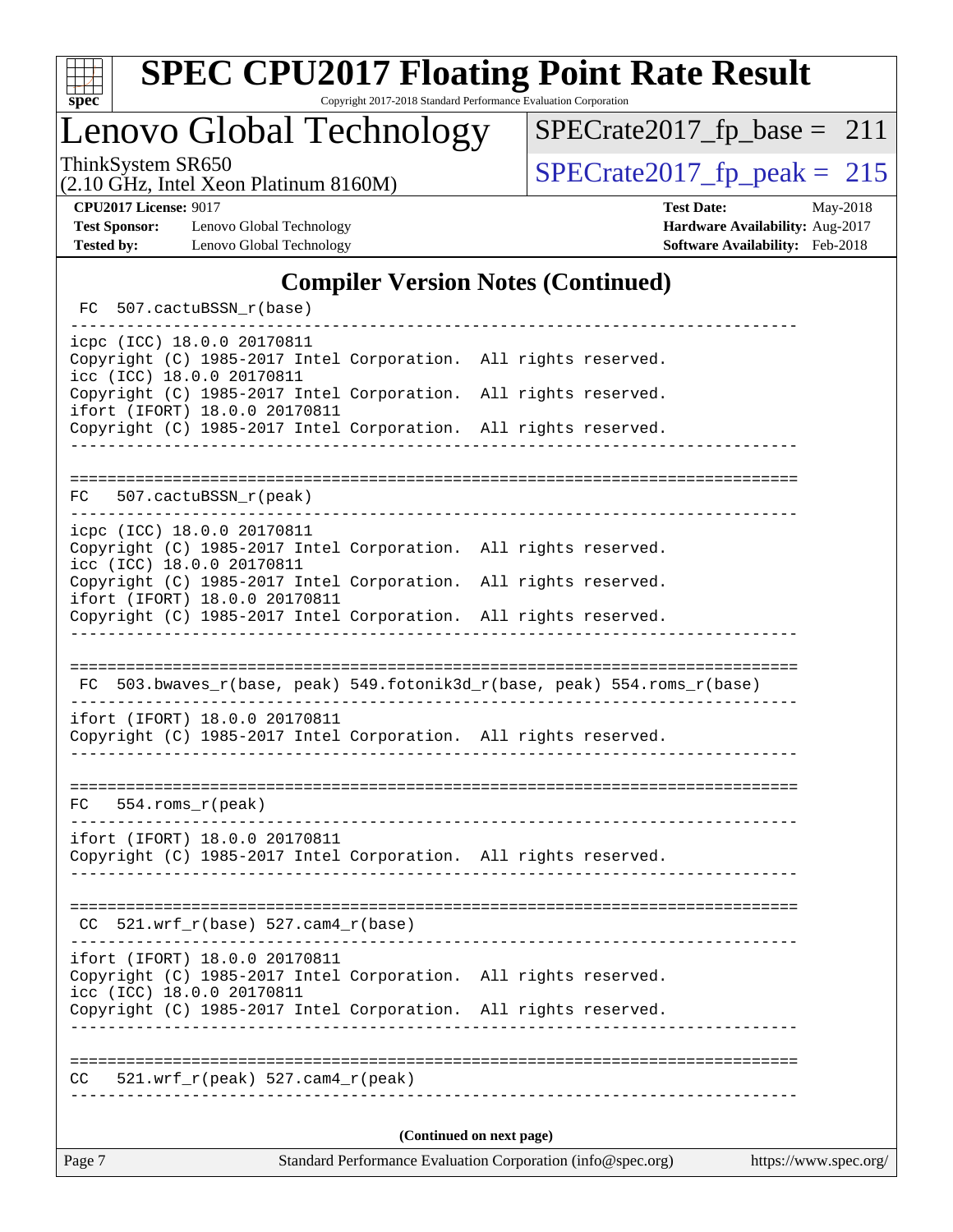

## Lenovo Global Technology

ThinkSystem SR650<br>  $\frac{15}{210}$  CH<sub>z</sub> Intel Year Platinum 8160M  $SPECTate2017_fp\_base = 211$ 

(2.10 GHz, Intel Xeon Platinum 8160M)

**[Test Sponsor:](http://www.spec.org/auto/cpu2017/Docs/result-fields.html#TestSponsor)** Lenovo Global Technology **[Hardware Availability:](http://www.spec.org/auto/cpu2017/Docs/result-fields.html#HardwareAvailability)** Aug-2017 **[Tested by:](http://www.spec.org/auto/cpu2017/Docs/result-fields.html#Testedby)** Lenovo Global Technology **[Software Availability:](http://www.spec.org/auto/cpu2017/Docs/result-fields.html#SoftwareAvailability)** Feb-2018

**[CPU2017 License:](http://www.spec.org/auto/cpu2017/Docs/result-fields.html#CPU2017License)** 9017 **[Test Date:](http://www.spec.org/auto/cpu2017/Docs/result-fields.html#TestDate)** May-2018

### **[Compiler Version Notes \(Continued\)](http://www.spec.org/auto/cpu2017/Docs/result-fields.html#CompilerVersionNotes)**

ifort (IFORT) 18.0.0 20170811 Copyright (C) 1985-2017 Intel Corporation. All rights reserved. icc (ICC) 18.0.0 20170811 Copyright (C) 1985-2017 Intel Corporation. All rights reserved. ------------------------------------------------------------------------------

## **[Base Compiler Invocation](http://www.spec.org/auto/cpu2017/Docs/result-fields.html#BaseCompilerInvocation)**

[C benchmarks](http://www.spec.org/auto/cpu2017/Docs/result-fields.html#Cbenchmarks):  $i$ cc

[C++ benchmarks:](http://www.spec.org/auto/cpu2017/Docs/result-fields.html#CXXbenchmarks) [icpc](http://www.spec.org/cpu2017/results/res2018q2/cpu2017-20180529-06568.flags.html#user_CXXbase_intel_icpc_18.0_c510b6838c7f56d33e37e94d029a35b4a7bccf4766a728ee175e80a419847e808290a9b78be685c44ab727ea267ec2f070ec5dc83b407c0218cded6866a35d07)

[Fortran benchmarks](http://www.spec.org/auto/cpu2017/Docs/result-fields.html#Fortranbenchmarks): [ifort](http://www.spec.org/cpu2017/results/res2018q2/cpu2017-20180529-06568.flags.html#user_FCbase_intel_ifort_18.0_8111460550e3ca792625aed983ce982f94888b8b503583aa7ba2b8303487b4d8a21a13e7191a45c5fd58ff318f48f9492884d4413fa793fd88dd292cad7027ca)

[Benchmarks using both Fortran and C](http://www.spec.org/auto/cpu2017/Docs/result-fields.html#BenchmarksusingbothFortranandC): [ifort](http://www.spec.org/cpu2017/results/res2018q2/cpu2017-20180529-06568.flags.html#user_CC_FCbase_intel_ifort_18.0_8111460550e3ca792625aed983ce982f94888b8b503583aa7ba2b8303487b4d8a21a13e7191a45c5fd58ff318f48f9492884d4413fa793fd88dd292cad7027ca) [icc](http://www.spec.org/cpu2017/results/res2018q2/cpu2017-20180529-06568.flags.html#user_CC_FCbase_intel_icc_18.0_66fc1ee009f7361af1fbd72ca7dcefbb700085f36577c54f309893dd4ec40d12360134090235512931783d35fd58c0460139e722d5067c5574d8eaf2b3e37e92)

[Benchmarks using both C and C++](http://www.spec.org/auto/cpu2017/Docs/result-fields.html#BenchmarksusingbothCandCXX): [icpc](http://www.spec.org/cpu2017/results/res2018q2/cpu2017-20180529-06568.flags.html#user_CC_CXXbase_intel_icpc_18.0_c510b6838c7f56d33e37e94d029a35b4a7bccf4766a728ee175e80a419847e808290a9b78be685c44ab727ea267ec2f070ec5dc83b407c0218cded6866a35d07) [icc](http://www.spec.org/cpu2017/results/res2018q2/cpu2017-20180529-06568.flags.html#user_CC_CXXbase_intel_icc_18.0_66fc1ee009f7361af1fbd72ca7dcefbb700085f36577c54f309893dd4ec40d12360134090235512931783d35fd58c0460139e722d5067c5574d8eaf2b3e37e92)

[Benchmarks using Fortran, C, and C++:](http://www.spec.org/auto/cpu2017/Docs/result-fields.html#BenchmarksusingFortranCandCXX) [icpc](http://www.spec.org/cpu2017/results/res2018q2/cpu2017-20180529-06568.flags.html#user_CC_CXX_FCbase_intel_icpc_18.0_c510b6838c7f56d33e37e94d029a35b4a7bccf4766a728ee175e80a419847e808290a9b78be685c44ab727ea267ec2f070ec5dc83b407c0218cded6866a35d07) [icc](http://www.spec.org/cpu2017/results/res2018q2/cpu2017-20180529-06568.flags.html#user_CC_CXX_FCbase_intel_icc_18.0_66fc1ee009f7361af1fbd72ca7dcefbb700085f36577c54f309893dd4ec40d12360134090235512931783d35fd58c0460139e722d5067c5574d8eaf2b3e37e92) [ifort](http://www.spec.org/cpu2017/results/res2018q2/cpu2017-20180529-06568.flags.html#user_CC_CXX_FCbase_intel_ifort_18.0_8111460550e3ca792625aed983ce982f94888b8b503583aa7ba2b8303487b4d8a21a13e7191a45c5fd58ff318f48f9492884d4413fa793fd88dd292cad7027ca)

### **[Base Portability Flags](http://www.spec.org/auto/cpu2017/Docs/result-fields.html#BasePortabilityFlags)**

 503.bwaves\_r: [-DSPEC\\_LP64](http://www.spec.org/cpu2017/results/res2018q2/cpu2017-20180529-06568.flags.html#suite_basePORTABILITY503_bwaves_r_DSPEC_LP64) 507.cactuBSSN\_r: [-DSPEC\\_LP64](http://www.spec.org/cpu2017/results/res2018q2/cpu2017-20180529-06568.flags.html#suite_basePORTABILITY507_cactuBSSN_r_DSPEC_LP64) 508.namd\_r: [-DSPEC\\_LP64](http://www.spec.org/cpu2017/results/res2018q2/cpu2017-20180529-06568.flags.html#suite_basePORTABILITY508_namd_r_DSPEC_LP64) 510.parest\_r: [-DSPEC\\_LP64](http://www.spec.org/cpu2017/results/res2018q2/cpu2017-20180529-06568.flags.html#suite_basePORTABILITY510_parest_r_DSPEC_LP64) 511.povray\_r: [-DSPEC\\_LP64](http://www.spec.org/cpu2017/results/res2018q2/cpu2017-20180529-06568.flags.html#suite_basePORTABILITY511_povray_r_DSPEC_LP64) 519.lbm\_r: [-DSPEC\\_LP64](http://www.spec.org/cpu2017/results/res2018q2/cpu2017-20180529-06568.flags.html#suite_basePORTABILITY519_lbm_r_DSPEC_LP64) 521.wrf\_r: [-DSPEC\\_LP64](http://www.spec.org/cpu2017/results/res2018q2/cpu2017-20180529-06568.flags.html#suite_basePORTABILITY521_wrf_r_DSPEC_LP64) [-DSPEC\\_CASE\\_FLAG](http://www.spec.org/cpu2017/results/res2018q2/cpu2017-20180529-06568.flags.html#b521.wrf_r_baseCPORTABILITY_DSPEC_CASE_FLAG) [-convert big\\_endian](http://www.spec.org/cpu2017/results/res2018q2/cpu2017-20180529-06568.flags.html#user_baseFPORTABILITY521_wrf_r_convert_big_endian_c3194028bc08c63ac5d04de18c48ce6d347e4e562e8892b8bdbdc0214820426deb8554edfa529a3fb25a586e65a3d812c835984020483e7e73212c4d31a38223) 526.blender\_r: [-DSPEC\\_LP64](http://www.spec.org/cpu2017/results/res2018q2/cpu2017-20180529-06568.flags.html#suite_basePORTABILITY526_blender_r_DSPEC_LP64) [-DSPEC\\_LINUX](http://www.spec.org/cpu2017/results/res2018q2/cpu2017-20180529-06568.flags.html#b526.blender_r_baseCPORTABILITY_DSPEC_LINUX) [-funsigned-char](http://www.spec.org/cpu2017/results/res2018q2/cpu2017-20180529-06568.flags.html#user_baseCPORTABILITY526_blender_r_force_uchar_40c60f00ab013830e2dd6774aeded3ff59883ba5a1fc5fc14077f794d777847726e2a5858cbc7672e36e1b067e7e5c1d9a74f7176df07886a243d7cc18edfe67) 527.cam4\_r: [-DSPEC\\_LP64](http://www.spec.org/cpu2017/results/res2018q2/cpu2017-20180529-06568.flags.html#suite_basePORTABILITY527_cam4_r_DSPEC_LP64) [-DSPEC\\_CASE\\_FLAG](http://www.spec.org/cpu2017/results/res2018q2/cpu2017-20180529-06568.flags.html#b527.cam4_r_baseCPORTABILITY_DSPEC_CASE_FLAG) 538.imagick\_r: [-DSPEC\\_LP64](http://www.spec.org/cpu2017/results/res2018q2/cpu2017-20180529-06568.flags.html#suite_basePORTABILITY538_imagick_r_DSPEC_LP64) 544.nab\_r: [-DSPEC\\_LP64](http://www.spec.org/cpu2017/results/res2018q2/cpu2017-20180529-06568.flags.html#suite_basePORTABILITY544_nab_r_DSPEC_LP64) 549.fotonik3d\_r: [-DSPEC\\_LP64](http://www.spec.org/cpu2017/results/res2018q2/cpu2017-20180529-06568.flags.html#suite_basePORTABILITY549_fotonik3d_r_DSPEC_LP64) 554.roms\_r: [-DSPEC\\_LP64](http://www.spec.org/cpu2017/results/res2018q2/cpu2017-20180529-06568.flags.html#suite_basePORTABILITY554_roms_r_DSPEC_LP64)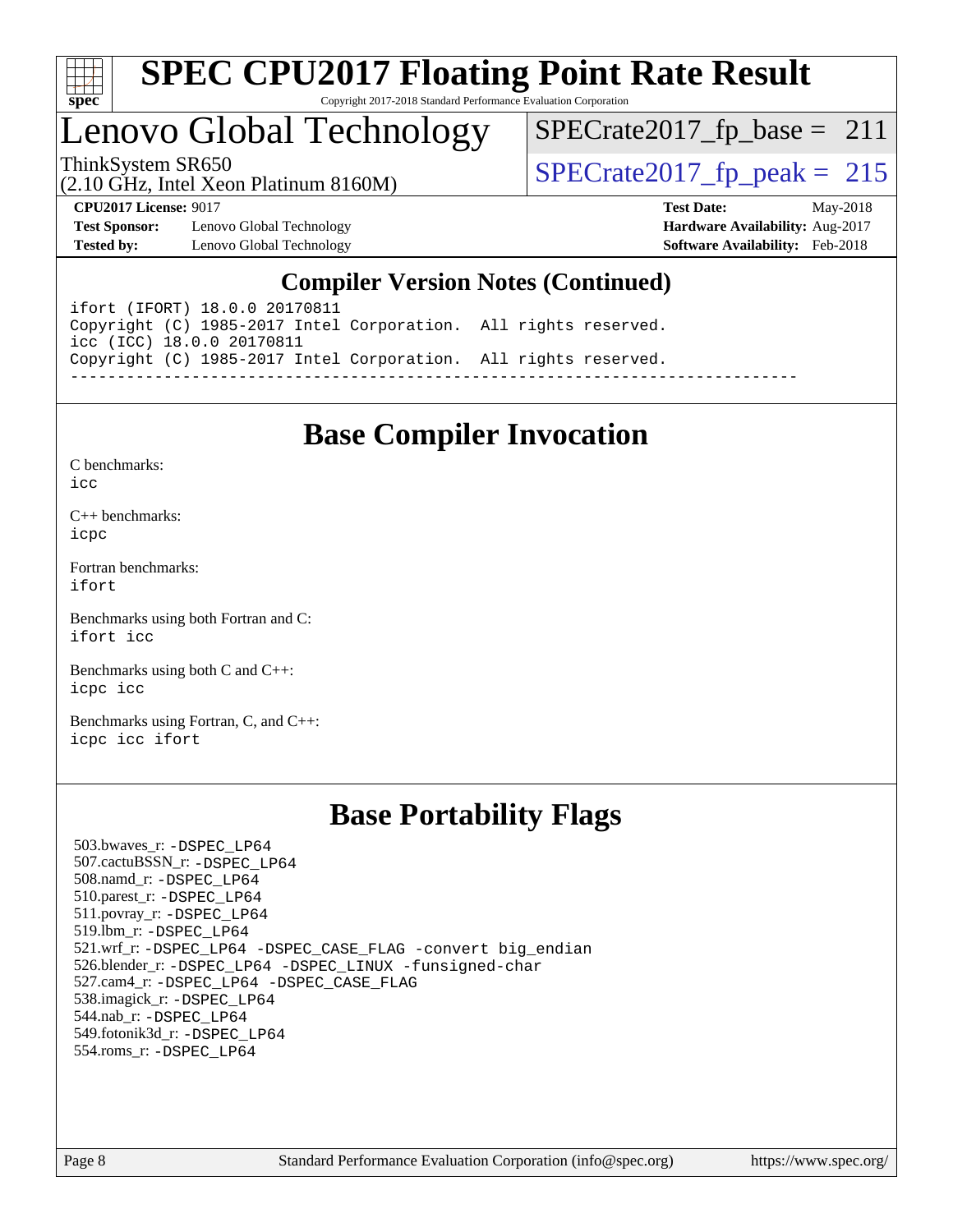

## Lenovo Global Technology

ThinkSystem SR650<br>  $\frac{15}{210}$  CH<sub>z</sub> Intel Year Platinum 8160M  $SPECrate2017_fp\_base = 211$ 

(2.10 GHz, Intel Xeon Platinum 8160M)

**[Test Sponsor:](http://www.spec.org/auto/cpu2017/Docs/result-fields.html#TestSponsor)** Lenovo Global Technology **[Hardware Availability:](http://www.spec.org/auto/cpu2017/Docs/result-fields.html#HardwareAvailability)** Aug-2017 **[Tested by:](http://www.spec.org/auto/cpu2017/Docs/result-fields.html#Testedby)** Lenovo Global Technology **[Software Availability:](http://www.spec.org/auto/cpu2017/Docs/result-fields.html#SoftwareAvailability)** Feb-2018

**[CPU2017 License:](http://www.spec.org/auto/cpu2017/Docs/result-fields.html#CPU2017License)** 9017 **[Test Date:](http://www.spec.org/auto/cpu2017/Docs/result-fields.html#TestDate)** May-2018

## **[Base Optimization Flags](http://www.spec.org/auto/cpu2017/Docs/result-fields.html#BaseOptimizationFlags)**

[C benchmarks:](http://www.spec.org/auto/cpu2017/Docs/result-fields.html#Cbenchmarks)

[-xCORE-AVX2](http://www.spec.org/cpu2017/results/res2018q2/cpu2017-20180529-06568.flags.html#user_CCbase_f-xCORE-AVX2) [-ipo](http://www.spec.org/cpu2017/results/res2018q2/cpu2017-20180529-06568.flags.html#user_CCbase_f-ipo) [-O3](http://www.spec.org/cpu2017/results/res2018q2/cpu2017-20180529-06568.flags.html#user_CCbase_f-O3) [-no-prec-div](http://www.spec.org/cpu2017/results/res2018q2/cpu2017-20180529-06568.flags.html#user_CCbase_f-no-prec-div) [-qopt-prefetch](http://www.spec.org/cpu2017/results/res2018q2/cpu2017-20180529-06568.flags.html#user_CCbase_f-qopt-prefetch) [-ffinite-math-only](http://www.spec.org/cpu2017/results/res2018q2/cpu2017-20180529-06568.flags.html#user_CCbase_f_finite_math_only_cb91587bd2077682c4b38af759c288ed7c732db004271a9512da14a4f8007909a5f1427ecbf1a0fb78ff2a814402c6114ac565ca162485bbcae155b5e4258871) [-qopt-mem-layout-trans=3](http://www.spec.org/cpu2017/results/res2018q2/cpu2017-20180529-06568.flags.html#user_CCbase_f-qopt-mem-layout-trans_de80db37974c74b1f0e20d883f0b675c88c3b01e9d123adea9b28688d64333345fb62bc4a798493513fdb68f60282f9a726aa07f478b2f7113531aecce732043) [C++ benchmarks](http://www.spec.org/auto/cpu2017/Docs/result-fields.html#CXXbenchmarks): [-xCORE-AVX2](http://www.spec.org/cpu2017/results/res2018q2/cpu2017-20180529-06568.flags.html#user_CXXbase_f-xCORE-AVX2) [-ipo](http://www.spec.org/cpu2017/results/res2018q2/cpu2017-20180529-06568.flags.html#user_CXXbase_f-ipo) [-O3](http://www.spec.org/cpu2017/results/res2018q2/cpu2017-20180529-06568.flags.html#user_CXXbase_f-O3) [-no-prec-div](http://www.spec.org/cpu2017/results/res2018q2/cpu2017-20180529-06568.flags.html#user_CXXbase_f-no-prec-div) [-qopt-prefetch](http://www.spec.org/cpu2017/results/res2018q2/cpu2017-20180529-06568.flags.html#user_CXXbase_f-qopt-prefetch) [-ffinite-math-only](http://www.spec.org/cpu2017/results/res2018q2/cpu2017-20180529-06568.flags.html#user_CXXbase_f_finite_math_only_cb91587bd2077682c4b38af759c288ed7c732db004271a9512da14a4f8007909a5f1427ecbf1a0fb78ff2a814402c6114ac565ca162485bbcae155b5e4258871) [-qopt-mem-layout-trans=3](http://www.spec.org/cpu2017/results/res2018q2/cpu2017-20180529-06568.flags.html#user_CXXbase_f-qopt-mem-layout-trans_de80db37974c74b1f0e20d883f0b675c88c3b01e9d123adea9b28688d64333345fb62bc4a798493513fdb68f60282f9a726aa07f478b2f7113531aecce732043) [Fortran benchmarks:](http://www.spec.org/auto/cpu2017/Docs/result-fields.html#Fortranbenchmarks) [-xCORE-AVX2](http://www.spec.org/cpu2017/results/res2018q2/cpu2017-20180529-06568.flags.html#user_FCbase_f-xCORE-AVX2) [-ipo](http://www.spec.org/cpu2017/results/res2018q2/cpu2017-20180529-06568.flags.html#user_FCbase_f-ipo) [-O3](http://www.spec.org/cpu2017/results/res2018q2/cpu2017-20180529-06568.flags.html#user_FCbase_f-O3) [-no-prec-div](http://www.spec.org/cpu2017/results/res2018q2/cpu2017-20180529-06568.flags.html#user_FCbase_f-no-prec-div) [-qopt-prefetch](http://www.spec.org/cpu2017/results/res2018q2/cpu2017-20180529-06568.flags.html#user_FCbase_f-qopt-prefetch) [-ffinite-math-only](http://www.spec.org/cpu2017/results/res2018q2/cpu2017-20180529-06568.flags.html#user_FCbase_f_finite_math_only_cb91587bd2077682c4b38af759c288ed7c732db004271a9512da14a4f8007909a5f1427ecbf1a0fb78ff2a814402c6114ac565ca162485bbcae155b5e4258871) [-qopt-mem-layout-trans=3](http://www.spec.org/cpu2017/results/res2018q2/cpu2017-20180529-06568.flags.html#user_FCbase_f-qopt-mem-layout-trans_de80db37974c74b1f0e20d883f0b675c88c3b01e9d123adea9b28688d64333345fb62bc4a798493513fdb68f60282f9a726aa07f478b2f7113531aecce732043) [-nostandard-realloc-lhs](http://www.spec.org/cpu2017/results/res2018q2/cpu2017-20180529-06568.flags.html#user_FCbase_f_2003_std_realloc_82b4557e90729c0f113870c07e44d33d6f5a304b4f63d4c15d2d0f1fab99f5daaed73bdb9275d9ae411527f28b936061aa8b9c8f2d63842963b95c9dd6426b8a) [-align array32byte](http://www.spec.org/cpu2017/results/res2018q2/cpu2017-20180529-06568.flags.html#user_FCbase_align_array32byte_b982fe038af199962ba9a80c053b8342c548c85b40b8e86eb3cc33dee0d7986a4af373ac2d51c3f7cf710a18d62fdce2948f201cd044323541f22fc0fffc51b6) [Benchmarks using both Fortran and C:](http://www.spec.org/auto/cpu2017/Docs/result-fields.html#BenchmarksusingbothFortranandC) [-xCORE-AVX2](http://www.spec.org/cpu2017/results/res2018q2/cpu2017-20180529-06568.flags.html#user_CC_FCbase_f-xCORE-AVX2) [-ipo](http://www.spec.org/cpu2017/results/res2018q2/cpu2017-20180529-06568.flags.html#user_CC_FCbase_f-ipo) [-O3](http://www.spec.org/cpu2017/results/res2018q2/cpu2017-20180529-06568.flags.html#user_CC_FCbase_f-O3) [-no-prec-div](http://www.spec.org/cpu2017/results/res2018q2/cpu2017-20180529-06568.flags.html#user_CC_FCbase_f-no-prec-div) [-qopt-prefetch](http://www.spec.org/cpu2017/results/res2018q2/cpu2017-20180529-06568.flags.html#user_CC_FCbase_f-qopt-prefetch) [-ffinite-math-only](http://www.spec.org/cpu2017/results/res2018q2/cpu2017-20180529-06568.flags.html#user_CC_FCbase_f_finite_math_only_cb91587bd2077682c4b38af759c288ed7c732db004271a9512da14a4f8007909a5f1427ecbf1a0fb78ff2a814402c6114ac565ca162485bbcae155b5e4258871) [-qopt-mem-layout-trans=3](http://www.spec.org/cpu2017/results/res2018q2/cpu2017-20180529-06568.flags.html#user_CC_FCbase_f-qopt-mem-layout-trans_de80db37974c74b1f0e20d883f0b675c88c3b01e9d123adea9b28688d64333345fb62bc4a798493513fdb68f60282f9a726aa07f478b2f7113531aecce732043) [-nostandard-realloc-lhs](http://www.spec.org/cpu2017/results/res2018q2/cpu2017-20180529-06568.flags.html#user_CC_FCbase_f_2003_std_realloc_82b4557e90729c0f113870c07e44d33d6f5a304b4f63d4c15d2d0f1fab99f5daaed73bdb9275d9ae411527f28b936061aa8b9c8f2d63842963b95c9dd6426b8a) [-align array32byte](http://www.spec.org/cpu2017/results/res2018q2/cpu2017-20180529-06568.flags.html#user_CC_FCbase_align_array32byte_b982fe038af199962ba9a80c053b8342c548c85b40b8e86eb3cc33dee0d7986a4af373ac2d51c3f7cf710a18d62fdce2948f201cd044323541f22fc0fffc51b6) [Benchmarks using both C and C++](http://www.spec.org/auto/cpu2017/Docs/result-fields.html#BenchmarksusingbothCandCXX): [-xCORE-AVX2](http://www.spec.org/cpu2017/results/res2018q2/cpu2017-20180529-06568.flags.html#user_CC_CXXbase_f-xCORE-AVX2) [-ipo](http://www.spec.org/cpu2017/results/res2018q2/cpu2017-20180529-06568.flags.html#user_CC_CXXbase_f-ipo) [-O3](http://www.spec.org/cpu2017/results/res2018q2/cpu2017-20180529-06568.flags.html#user_CC_CXXbase_f-O3) [-no-prec-div](http://www.spec.org/cpu2017/results/res2018q2/cpu2017-20180529-06568.flags.html#user_CC_CXXbase_f-no-prec-div) [-qopt-prefetch](http://www.spec.org/cpu2017/results/res2018q2/cpu2017-20180529-06568.flags.html#user_CC_CXXbase_f-qopt-prefetch) [-ffinite-math-only](http://www.spec.org/cpu2017/results/res2018q2/cpu2017-20180529-06568.flags.html#user_CC_CXXbase_f_finite_math_only_cb91587bd2077682c4b38af759c288ed7c732db004271a9512da14a4f8007909a5f1427ecbf1a0fb78ff2a814402c6114ac565ca162485bbcae155b5e4258871) [-qopt-mem-layout-trans=3](http://www.spec.org/cpu2017/results/res2018q2/cpu2017-20180529-06568.flags.html#user_CC_CXXbase_f-qopt-mem-layout-trans_de80db37974c74b1f0e20d883f0b675c88c3b01e9d123adea9b28688d64333345fb62bc4a798493513fdb68f60282f9a726aa07f478b2f7113531aecce732043) [Benchmarks using Fortran, C, and C++](http://www.spec.org/auto/cpu2017/Docs/result-fields.html#BenchmarksusingFortranCandCXX): [-xCORE-AVX2](http://www.spec.org/cpu2017/results/res2018q2/cpu2017-20180529-06568.flags.html#user_CC_CXX_FCbase_f-xCORE-AVX2) [-ipo](http://www.spec.org/cpu2017/results/res2018q2/cpu2017-20180529-06568.flags.html#user_CC_CXX_FCbase_f-ipo) [-O3](http://www.spec.org/cpu2017/results/res2018q2/cpu2017-20180529-06568.flags.html#user_CC_CXX_FCbase_f-O3) [-no-prec-div](http://www.spec.org/cpu2017/results/res2018q2/cpu2017-20180529-06568.flags.html#user_CC_CXX_FCbase_f-no-prec-div) [-qopt-prefetch](http://www.spec.org/cpu2017/results/res2018q2/cpu2017-20180529-06568.flags.html#user_CC_CXX_FCbase_f-qopt-prefetch) [-ffinite-math-only](http://www.spec.org/cpu2017/results/res2018q2/cpu2017-20180529-06568.flags.html#user_CC_CXX_FCbase_f_finite_math_only_cb91587bd2077682c4b38af759c288ed7c732db004271a9512da14a4f8007909a5f1427ecbf1a0fb78ff2a814402c6114ac565ca162485bbcae155b5e4258871)

[-qopt-mem-layout-trans=3](http://www.spec.org/cpu2017/results/res2018q2/cpu2017-20180529-06568.flags.html#user_CC_CXX_FCbase_f-qopt-mem-layout-trans_de80db37974c74b1f0e20d883f0b675c88c3b01e9d123adea9b28688d64333345fb62bc4a798493513fdb68f60282f9a726aa07f478b2f7113531aecce732043) [-nostandard-realloc-lhs](http://www.spec.org/cpu2017/results/res2018q2/cpu2017-20180529-06568.flags.html#user_CC_CXX_FCbase_f_2003_std_realloc_82b4557e90729c0f113870c07e44d33d6f5a304b4f63d4c15d2d0f1fab99f5daaed73bdb9275d9ae411527f28b936061aa8b9c8f2d63842963b95c9dd6426b8a) [-align array32byte](http://www.spec.org/cpu2017/results/res2018q2/cpu2017-20180529-06568.flags.html#user_CC_CXX_FCbase_align_array32byte_b982fe038af199962ba9a80c053b8342c548c85b40b8e86eb3cc33dee0d7986a4af373ac2d51c3f7cf710a18d62fdce2948f201cd044323541f22fc0fffc51b6)

### **[Base Other Flags](http://www.spec.org/auto/cpu2017/Docs/result-fields.html#BaseOtherFlags)**

[C benchmarks](http://www.spec.org/auto/cpu2017/Docs/result-fields.html#Cbenchmarks):  $-m64 - std = c11$  $-m64 - std = c11$ [C++ benchmarks:](http://www.spec.org/auto/cpu2017/Docs/result-fields.html#CXXbenchmarks) [-m64](http://www.spec.org/cpu2017/results/res2018q2/cpu2017-20180529-06568.flags.html#user_CXXbase_intel_intel64_18.0_af43caccfc8ded86e7699f2159af6efc7655f51387b94da716254467f3c01020a5059329e2569e4053f409e7c9202a7efc638f7a6d1ffb3f52dea4a3e31d82ab) [Fortran benchmarks](http://www.spec.org/auto/cpu2017/Docs/result-fields.html#Fortranbenchmarks): [-m64](http://www.spec.org/cpu2017/results/res2018q2/cpu2017-20180529-06568.flags.html#user_FCbase_intel_intel64_18.0_af43caccfc8ded86e7699f2159af6efc7655f51387b94da716254467f3c01020a5059329e2569e4053f409e7c9202a7efc638f7a6d1ffb3f52dea4a3e31d82ab) [Benchmarks using both Fortran and C](http://www.spec.org/auto/cpu2017/Docs/result-fields.html#BenchmarksusingbothFortranandC):  $-m64$   $-std=cl1$ [Benchmarks using both C and C++](http://www.spec.org/auto/cpu2017/Docs/result-fields.html#BenchmarksusingbothCandCXX):  $-m64 - std= c11$  $-m64 - std= c11$ [Benchmarks using Fortran, C, and C++:](http://www.spec.org/auto/cpu2017/Docs/result-fields.html#BenchmarksusingFortranCandCXX)  $-m64 - std = c11$  $-m64 - std = c11$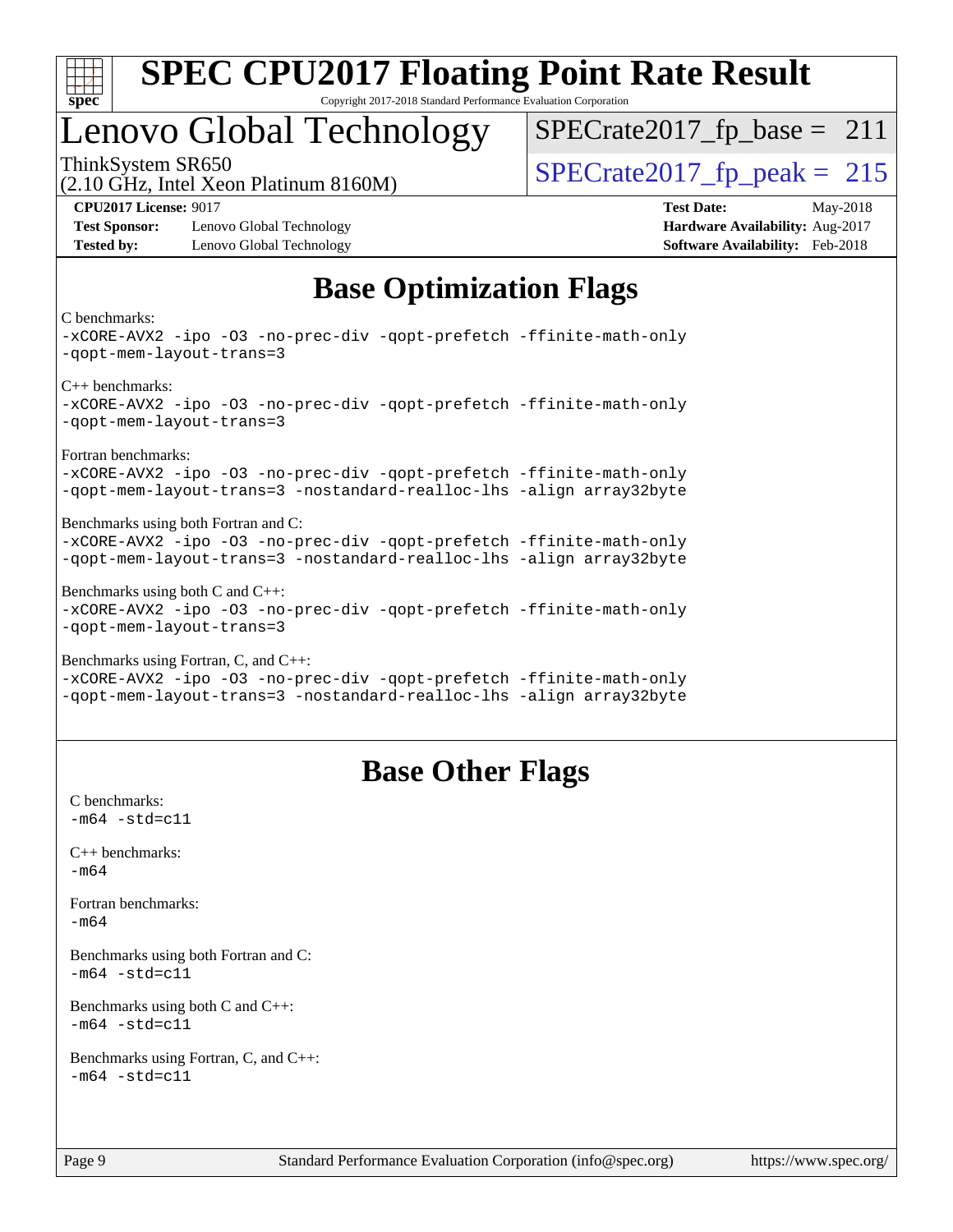

## Lenovo Global Technology

ThinkSystem SR650<br>(2.10 GHz, Intel Xeon Platinum 8160M)  $SPECrate2017_fp\_peak = 215$  $SPECTate2017_fp\_base = 211$ 

(2.10 GHz, Intel Xeon Platinum 8160M)

**[Test Sponsor:](http://www.spec.org/auto/cpu2017/Docs/result-fields.html#TestSponsor)** Lenovo Global Technology **[Hardware Availability:](http://www.spec.org/auto/cpu2017/Docs/result-fields.html#HardwareAvailability)** Aug-2017 **[Tested by:](http://www.spec.org/auto/cpu2017/Docs/result-fields.html#Testedby)** Lenovo Global Technology **[Software Availability:](http://www.spec.org/auto/cpu2017/Docs/result-fields.html#SoftwareAvailability)** Feb-2018

**[CPU2017 License:](http://www.spec.org/auto/cpu2017/Docs/result-fields.html#CPU2017License)** 9017 **[Test Date:](http://www.spec.org/auto/cpu2017/Docs/result-fields.html#TestDate)** May-2018

## **[Peak Compiler Invocation](http://www.spec.org/auto/cpu2017/Docs/result-fields.html#PeakCompilerInvocation)**

[C benchmarks](http://www.spec.org/auto/cpu2017/Docs/result-fields.html#Cbenchmarks):

[icc](http://www.spec.org/cpu2017/results/res2018q2/cpu2017-20180529-06568.flags.html#user_CCpeak_intel_icc_18.0_66fc1ee009f7361af1fbd72ca7dcefbb700085f36577c54f309893dd4ec40d12360134090235512931783d35fd58c0460139e722d5067c5574d8eaf2b3e37e92)

[C++ benchmarks:](http://www.spec.org/auto/cpu2017/Docs/result-fields.html#CXXbenchmarks) [icpc](http://www.spec.org/cpu2017/results/res2018q2/cpu2017-20180529-06568.flags.html#user_CXXpeak_intel_icpc_18.0_c510b6838c7f56d33e37e94d029a35b4a7bccf4766a728ee175e80a419847e808290a9b78be685c44ab727ea267ec2f070ec5dc83b407c0218cded6866a35d07)

[Fortran benchmarks](http://www.spec.org/auto/cpu2017/Docs/result-fields.html#Fortranbenchmarks): [ifort](http://www.spec.org/cpu2017/results/res2018q2/cpu2017-20180529-06568.flags.html#user_FCpeak_intel_ifort_18.0_8111460550e3ca792625aed983ce982f94888b8b503583aa7ba2b8303487b4d8a21a13e7191a45c5fd58ff318f48f9492884d4413fa793fd88dd292cad7027ca)

[Benchmarks using both Fortran and C](http://www.spec.org/auto/cpu2017/Docs/result-fields.html#BenchmarksusingbothFortranandC): [ifort](http://www.spec.org/cpu2017/results/res2018q2/cpu2017-20180529-06568.flags.html#user_CC_FCpeak_intel_ifort_18.0_8111460550e3ca792625aed983ce982f94888b8b503583aa7ba2b8303487b4d8a21a13e7191a45c5fd58ff318f48f9492884d4413fa793fd88dd292cad7027ca) [icc](http://www.spec.org/cpu2017/results/res2018q2/cpu2017-20180529-06568.flags.html#user_CC_FCpeak_intel_icc_18.0_66fc1ee009f7361af1fbd72ca7dcefbb700085f36577c54f309893dd4ec40d12360134090235512931783d35fd58c0460139e722d5067c5574d8eaf2b3e37e92)

[Benchmarks using both C and C++:](http://www.spec.org/auto/cpu2017/Docs/result-fields.html#BenchmarksusingbothCandCXX) [icpc](http://www.spec.org/cpu2017/results/res2018q2/cpu2017-20180529-06568.flags.html#user_CC_CXXpeak_intel_icpc_18.0_c510b6838c7f56d33e37e94d029a35b4a7bccf4766a728ee175e80a419847e808290a9b78be685c44ab727ea267ec2f070ec5dc83b407c0218cded6866a35d07) [icc](http://www.spec.org/cpu2017/results/res2018q2/cpu2017-20180529-06568.flags.html#user_CC_CXXpeak_intel_icc_18.0_66fc1ee009f7361af1fbd72ca7dcefbb700085f36577c54f309893dd4ec40d12360134090235512931783d35fd58c0460139e722d5067c5574d8eaf2b3e37e92)

[Benchmarks using Fortran, C, and C++](http://www.spec.org/auto/cpu2017/Docs/result-fields.html#BenchmarksusingFortranCandCXX): [icpc](http://www.spec.org/cpu2017/results/res2018q2/cpu2017-20180529-06568.flags.html#user_CC_CXX_FCpeak_intel_icpc_18.0_c510b6838c7f56d33e37e94d029a35b4a7bccf4766a728ee175e80a419847e808290a9b78be685c44ab727ea267ec2f070ec5dc83b407c0218cded6866a35d07) [icc](http://www.spec.org/cpu2017/results/res2018q2/cpu2017-20180529-06568.flags.html#user_CC_CXX_FCpeak_intel_icc_18.0_66fc1ee009f7361af1fbd72ca7dcefbb700085f36577c54f309893dd4ec40d12360134090235512931783d35fd58c0460139e722d5067c5574d8eaf2b3e37e92) [ifort](http://www.spec.org/cpu2017/results/res2018q2/cpu2017-20180529-06568.flags.html#user_CC_CXX_FCpeak_intel_ifort_18.0_8111460550e3ca792625aed983ce982f94888b8b503583aa7ba2b8303487b4d8a21a13e7191a45c5fd58ff318f48f9492884d4413fa793fd88dd292cad7027ca)

## **[Peak Portability Flags](http://www.spec.org/auto/cpu2017/Docs/result-fields.html#PeakPortabilityFlags)**

Same as Base Portability Flags

## **[Peak Optimization Flags](http://www.spec.org/auto/cpu2017/Docs/result-fields.html#PeakOptimizationFlags)**

[C benchmarks](http://www.spec.org/auto/cpu2017/Docs/result-fields.html#Cbenchmarks):

| $519.$ lbm_r: -prof-qen(pass 1) -prof-use(pass 2) -ipo -xCORE-AVX2 -03<br>-no-prec-div -gopt-prefetch -ffinite-math-only<br>-gopt-mem-layout-trans=3             |
|------------------------------------------------------------------------------------------------------------------------------------------------------------------|
| 538.imagick_r: -xCORE-AVX2 -ipo -03 -no-prec-div -qopt-prefetch<br>-ffinite-math-only -gopt-mem-layout-trans=3                                                   |
| $544$ .nab_r: Same as $519$ .lbm r                                                                                                                               |
| $C_{++}$ benchmarks:<br>$-prof-qen(pass 1) -prof-use(pass 2) -ipo -xCORE-AVX2 -O3$<br>-no-prec-div -qopt-prefetch -ffinite-math-only<br>-gopt-mem-layout-trans=3 |
| Fortran benchmarks:                                                                                                                                              |
|                                                                                                                                                                  |
| (Continued on next page)                                                                                                                                         |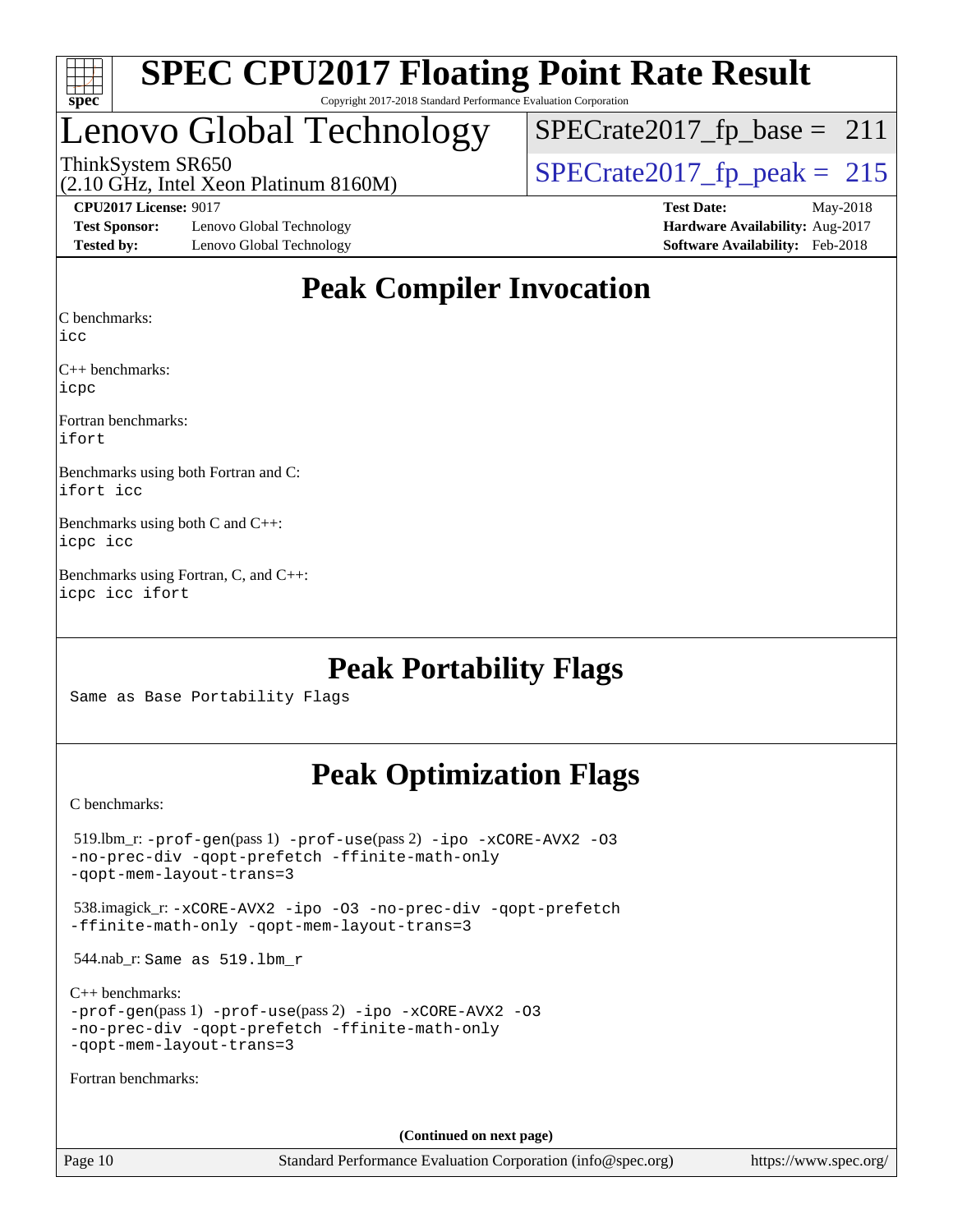

Copyright 2017-2018 Standard Performance Evaluation Corporation

## Lenovo Global Technology

ThinkSystem SR650<br>  $(2.10 \text{ GHz})$  Intel Year Platinum 8160M)  $SPECrate2017_fp\_base = 211$ 

(2.10 GHz, Intel Xeon Platinum 8160M)

**[Test Sponsor:](http://www.spec.org/auto/cpu2017/Docs/result-fields.html#TestSponsor)** Lenovo Global Technology **[Hardware Availability:](http://www.spec.org/auto/cpu2017/Docs/result-fields.html#HardwareAvailability)** Aug-2017 **[Tested by:](http://www.spec.org/auto/cpu2017/Docs/result-fields.html#Testedby)** Lenovo Global Technology **[Software Availability:](http://www.spec.org/auto/cpu2017/Docs/result-fields.html#SoftwareAvailability)** Feb-2018

**[CPU2017 License:](http://www.spec.org/auto/cpu2017/Docs/result-fields.html#CPU2017License)** 9017 **[Test Date:](http://www.spec.org/auto/cpu2017/Docs/result-fields.html#TestDate)** May-2018

## **[Peak Optimization Flags \(Continued\)](http://www.spec.org/auto/cpu2017/Docs/result-fields.html#PeakOptimizationFlags)**

```
(info@spec.org)https://www.spec.org/
  503.bwaves_r: -xCORE-AVX2 -ipo -O3 -no-prec-div -qopt-prefetch
-ffinite-math-only -qopt-mem-layout-trans=3
-nostandard-realloc-lhs -align array32byte
  549.fotonik3d_r: Same as 503.bwaves_r
  554.roms_r: -prof-gen(pass 1) -prof-use(pass 2) -ipo -xCORE-AVX2 -O3
-no-prec-div -qopt-prefetch -ffinite-math-only
-qopt-mem-layout-trans=3 -nostandard-realloc-lhs
-align array32byte
Benchmarks using both Fortran and C: 
-prof-gen(pass 1) -prof-use(pass 2) -ipo -xCORE-AVX2 -O3
-no-prec-div -qopt-prefetch -ffinite-math-only
-qopt-mem-layout-trans=3 -nostandard-realloc-lhs -align array32byte
Benchmarks using both C and C++: 
-prof-gen(pass 1) -prof-use(pass 2) -ipo -xCORE-AVX2 -O3
-no-prec-div -qopt-prefetch -ffinite-math-only
-qopt-mem-layout-trans=3
Benchmarks using Fortran, C, and C++: 
-prof-gen(pass 1) -prof-use(pass 2) -ipo -xCORE-AVX2 -O3
-no-prec-div -qopt-prefetch -ffinite-math-only
-qopt-mem-layout-trans=3 -nostandard-realloc-lhs -align array32byte
                                 Peak Other Flags
C benchmarks: 
-m64 - std= c11C++ benchmarks: 
-m64Fortran benchmarks: 
-m64
Benchmarks using both Fortran and C: 
-m64 - std= c11Benchmarks using both C and C++: 
-m64 - std= c11(Continued on next page)
```